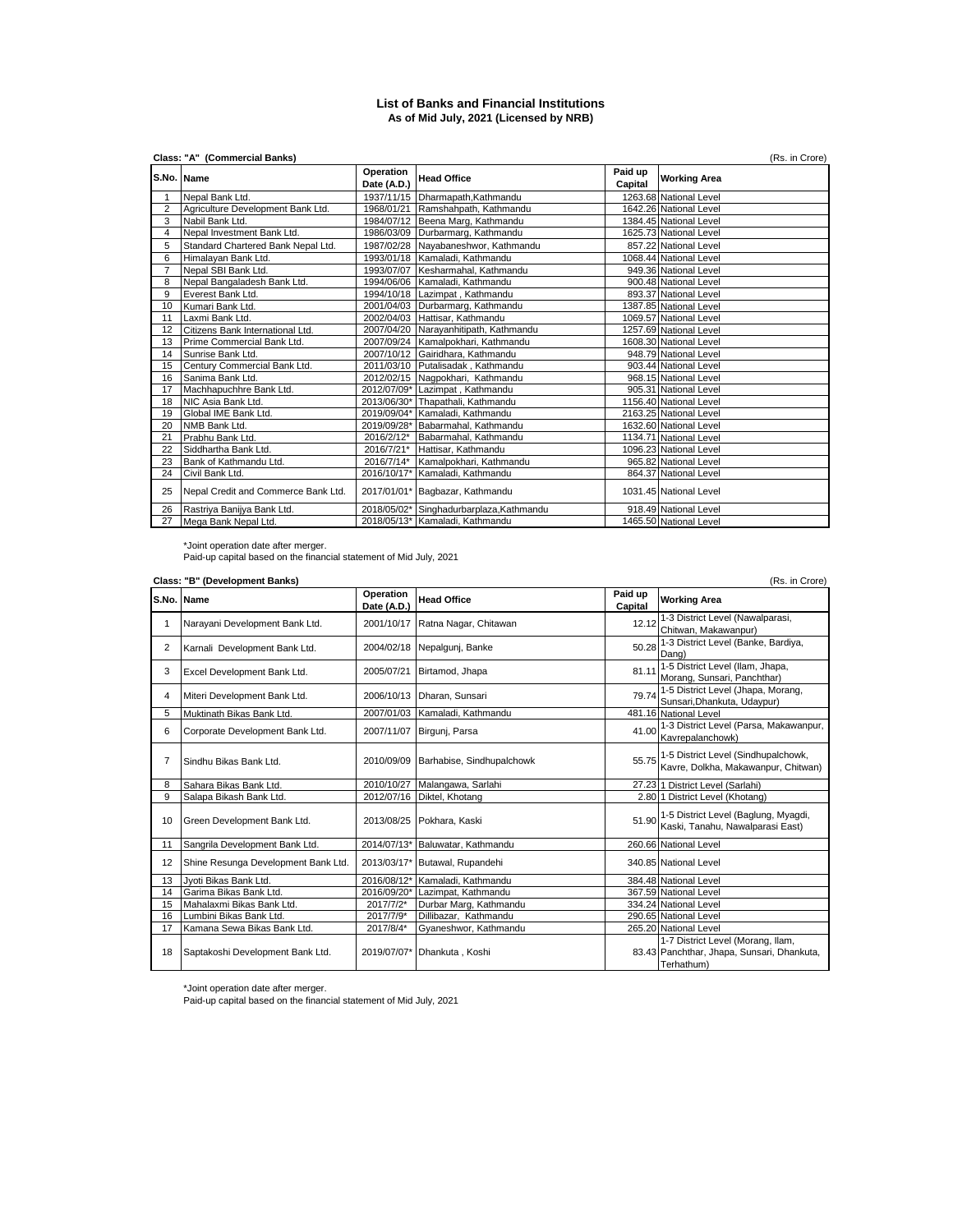| S.No. | Name                                          | Operation<br>Date (A.D.) | <b>Head Office</b>                     | Paid up<br>Capital | <b>Working Area</b>              |
|-------|-----------------------------------------------|--------------------------|----------------------------------------|--------------------|----------------------------------|
|       | Nepal Finance Ltd.                            |                          | 1993/01/06 Kamaladi, Kathmandu         |                    | 49.35 National Level             |
| 2     | Nepal Share Markets and Finance Ltd.          |                          | 1993/10/19 Ramshahapath, Kathmandu     |                    | 23.33 National Level             |
| 3     | Goodwill Finance Ltd.                         | 1995/5/15                | Hattisar, Kathmandu                    |                    | 86.72 National Level             |
| 4     | Progressive Finance Ltd.                      |                          | 1996/02/26 Newroad, Kathmandu          |                    | 80.01 National Level             |
| 5     | Janaki Finance Co. Ltd.                       |                          | 1997/03/07 Janakpurdham, Dhanusha      |                    | 60.04 Province No. 2             |
| 6     | Pokhara Finance Ltd.                          |                          | 1997/03/16 Pokhara, Kaski              |                    | 96.31 National Level             |
|       | Multipurpose Finance Co. Ltd                  |                          | 1998/04/15 Rajbiraj, Saptari           |                    | 40.00 1 District Level (Saptari) |
| 8     | Samriddhi Finance Company Limited             |                          | 2001/08/10 Hetauda, Makawanpur         |                    | 42.84 National Level             |
| 9     | Capital Merchant Banking & Finance<br>Ltd.    | 2002/02/01               | Battisputali, Kathmandu                |                    | 93.51 National Level             |
| 10    | Guheshwori Merchant Banking &<br>Finance Ltd. |                          | 2002/06/13 Pulchowk, Lalitpur          |                    | 86.40 National Level             |
| 11    | ICFC Finance Ltd.                             |                          | 2004/07/15 Bhatbhateni, Kathmandu      |                    | 102.43 National Level            |
| 12    | Manjushree Finance Ltd.                       |                          | 2007/10/17 Nayabaneshwor, Kathmandu    |                    | 96.54 National Level             |
| 13    | Reliance Finance Ltd.                         |                          | 2014/05/08* Pradarsani Marg, Kathmandu |                    | 91.57 National Level             |
| 14    | Gorkhas Finance Ltd.                          | 2016/4/10*               | Dillibazar, Kathmandu                  |                    | 86.80 National Level             |
| 15    | Shree Investment & Finance Co. Ltd.           |                          | 2017/02/01* Dillibazar, Kathmandu      |                    | 89.01 National Level             |
| 16    | Central Finance Ltd.                          |                          | 2017/03/23* Kupondole, Lalitpur        |                    | 88.10 National Level             |
| 17    | Best Finance Ltd.                             |                          | 2018/08/02* Chabahil, Kathmandu        |                    | 82.89 National Level             |

|                | Class: "D" (Micro Finance Financial Institutions)<br>(Rs. in Crore) |                          |                                    |                    |                                                                                                                                                                                                                                       |  |  |
|----------------|---------------------------------------------------------------------|--------------------------|------------------------------------|--------------------|---------------------------------------------------------------------------------------------------------------------------------------------------------------------------------------------------------------------------------------|--|--|
| S.No           | Name                                                                | Operation<br>Date (A.D.) | <b>Head Office</b>                 | Paid up<br>Capital | <b>Working Area</b>                                                                                                                                                                                                                   |  |  |
| $\mathbf{1}$   | Nirdhan Utthan Laghubitta Bittiya<br>Sanstha Ltd.                   |                          | 1999/07/17 Naxal, Kathmandu        |                    | 169.50 National Level                                                                                                                                                                                                                 |  |  |
| 2              | RMDC Laghubitta Bittiya Sanstha Ltd.                                | 1999/12/06               | Putalisadak, Kathmandu             |                    | 103.42 National Level                                                                                                                                                                                                                 |  |  |
| 3              | Deprosc Laghubitta Bittiya Sanstha Ltd.                             | 2001/07/03               | Bharatpur, Chitwan                 |                    | 115.62 National Level                                                                                                                                                                                                                 |  |  |
| 4              | Chhimek Laghubitta Bittiya Sanstha Ltd.                             | 2001/12/10               | Old Baneshwor, Kathmandu           |                    | 183.00 National Level                                                                                                                                                                                                                 |  |  |
| 5              | Swabalamban Laghubitta Bittiya<br>Sanstha Ltd.                      | 2002/02/22               | Kamal Pokhari, Kathmandu           |                    | 94.30 National Level                                                                                                                                                                                                                  |  |  |
| 6              | Sana Kisan Bikas Laghubitta Bittiya<br>Sanstha Ltd.                 | 2002/03/11               | Subidhanagar, Kathmandu            |                    | 125.15 National Level                                                                                                                                                                                                                 |  |  |
| $\overline{7}$ | Nerude Laghubitta Bittiya Sanstha Ltd.                              |                          | 2007/06/15 Biratnagar, Morang      |                    | 49.39 National Level                                                                                                                                                                                                                  |  |  |
| 8              | Mithila Laghubitta Bittiya Sanstha Ltd.                             | 2009/04/29               | Dhalkebar, Dhanusha                |                    | 12.17 Province No. 2                                                                                                                                                                                                                  |  |  |
| 9              | Sworojagar Laghubitta Bittiya Sanstha<br>Ltd.                       |                          | 2009/12/16 Banepa, Kavre           |                    | 41.13 National Level                                                                                                                                                                                                                  |  |  |
| 10             | First Microfinance Laghubitta Bittiya<br>Sanstha Ltd.               | 2009/12/28               | Gyaneshwor, Kathmandu              |                    | 87.68 National Level                                                                                                                                                                                                                  |  |  |
| 11             | Kalika Laghubitta Bittiya Sanstha Ltd.                              |                          | 2020/01/08* Pokhara, Kaski         |                    | 27.76 National Level                                                                                                                                                                                                                  |  |  |
| 12             | Mirmire Laghubitta Bittiya Sanstha Ltd.                             | 2010/09/23               | Banepa, Kavre                      |                    | 43.26 National Level                                                                                                                                                                                                                  |  |  |
| 13             | Janautthan Samudayik Laghubitta<br>Bittiya Sanstha Ltd.             |                          | 2010/11/09 Butwal, Rupandehi       |                    | 19 District Level (Kailali, Kanchanpur,<br>Banke, Bardiya, Dang, Kapilvastu,<br>7.92 Rupandehi, Nawalparasi East,<br>Nawalparasi West, Chitwan, Parsa,<br>Surkhet, Dadeldhura, Gulmi, Palpa,<br>Tanahu, Arghakhachi, Pyuthan, Salyan) |  |  |
| 14             | Womi Laghubitta Bittiya Sanstha Ltd.                                | 2021/03/16*              | Banepa, Kavre                      |                    | 41.19 National Level                                                                                                                                                                                                                  |  |  |
| 15             | Laxmi Lighubitta Bittiya Sanstha Ltd.                               |                          | 2012/06/04 Maharajqunj, Kathmandu  |                    | 32.00 National Level                                                                                                                                                                                                                  |  |  |
| 16             | Civil Laghubitta Bittiya Sanstha Ltd.                               | 2012/07/05               | Chuchepati, Kathmandu              |                    | 24.21 National Level                                                                                                                                                                                                                  |  |  |
| 17             | Vijaya Laghubitta Bittiya Sanstha Ltd.                              | 2013/03/28               | Gaidakot, Nawalparasi              |                    | 26.66 National Level                                                                                                                                                                                                                  |  |  |
| 18             | NMB Laghubitta Bittiya Sanstha Ltd.                                 | 2013/03/31               | Pokhara-Hemja, Kaski               |                    | 53.98 National Level                                                                                                                                                                                                                  |  |  |
| 19             | FORWARD Microfinance Laghubitta<br>Bittiva Sanstha Ltd.             |                          | 2013/05/17 Duhabi Bhaluwa, Sunsari |                    | 62.55 National Level                                                                                                                                                                                                                  |  |  |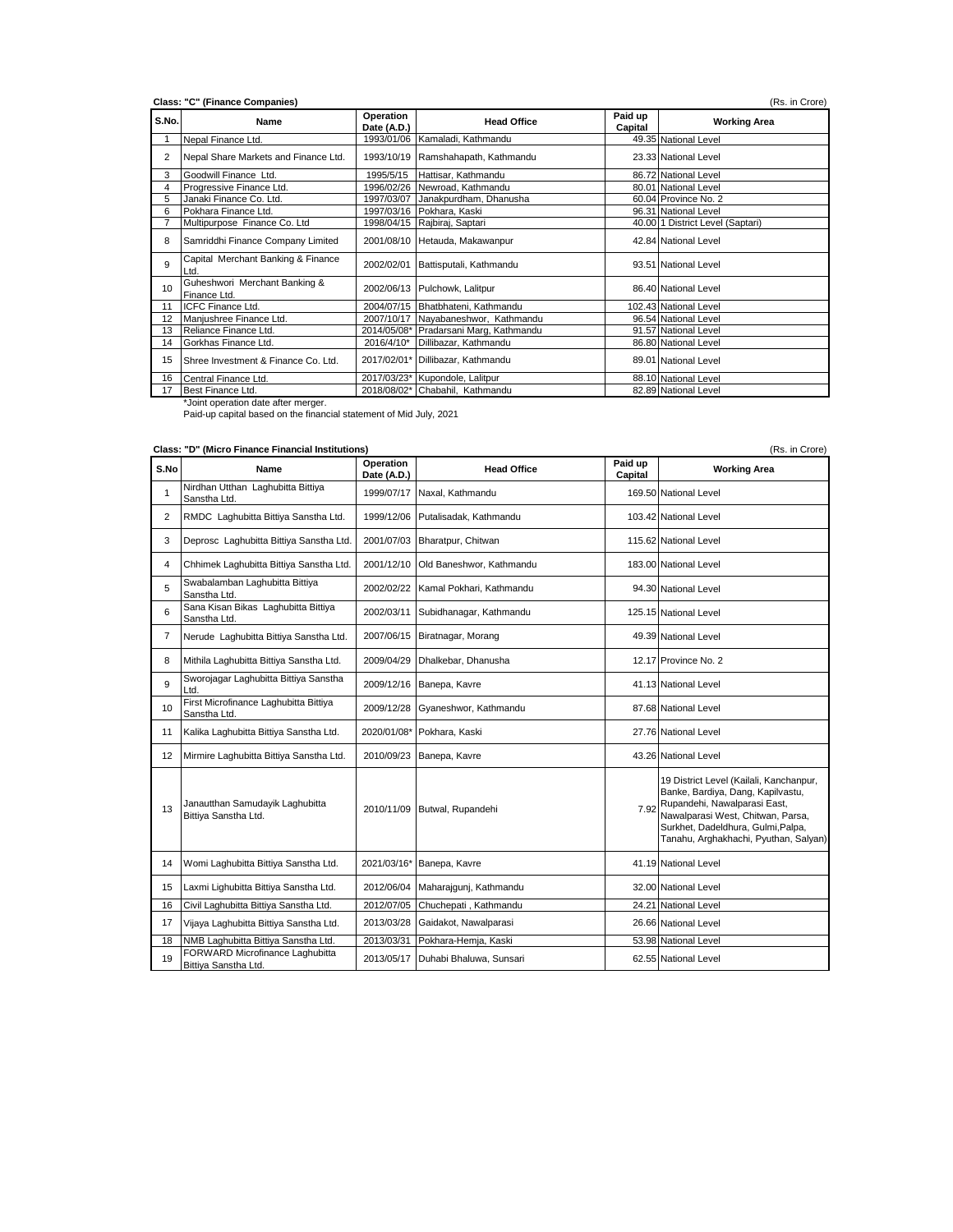| 20 | Global IME Laghubitta Bittiya Sanstha<br>Ltd.            | 2013/05/19  | Besisahar, Lamjung                    |       | 43.17 National Level                                                                                                                                          |
|----|----------------------------------------------------------|-------------|---------------------------------------|-------|---------------------------------------------------------------------------------------------------------------------------------------------------------------|
| 21 | Mahuli Laghubitta Bittiya Sanstha Ltd.                   |             | 2020/11/23* Bakdhuwa, Saptari         |       | 22.39 National Level                                                                                                                                          |
| 22 | Suryodaya Laghubitta Bitiya Sanstha<br>Ltd.              | 2020/02/22* | Putalibazar, Syanja                   |       | 24.80 National Level                                                                                                                                          |
| 23 | Meromicrofinance Laghubitta Bittiya<br>Sanatha Ltd.      | 2013/07/18  | Battar, Nuwakot                       |       | 100.00 National Level                                                                                                                                         |
| 24 | Samata Gharelu Laghubitta Bittiya<br>Sanatha Ltd.        | 2013/08/25  | Banepa, Kavrepalanchowk               |       | 28.56 National Level                                                                                                                                          |
| 25 | RSDC Laghubitta Bitiya Sanstha Ltd.                      | 2013/09/11  | Butwal, Rupandehi                     |       | 73.20 National Level                                                                                                                                          |
| 26 | Samudayik Laghubitta Bitiya Sanstha<br>Ltd.              |             | 2014/04/13 Banepa, Kavre              |       | 4-10 District Level (Sindhupalchowk,<br>Kavrepalanchowk, Dolakha,<br>13.20 Ramechhap,<br>Solukhumbu, Okhaldhunga, Nuwakot,<br>Khotang, Bhojpur, Sankhuasabha) |
| 27 | National Microfinance Laghubitta Bittiya<br>Sanstha Ltd. | 2014/07/02  | Nilkantha, Dhading                    |       | 41.91 National Level                                                                                                                                          |
| 28 | Grameen Bikas Laghubitta Bittiya<br>Sanstha Ltd.         |             | 2014/08/15* Butawal, Rupandehi        |       | 98.25 National Level                                                                                                                                          |
| 29 | Nepal Sewa Laghubitta Bittiya Sanstha<br>Ltd.            | 2014/10/26  | Phataksila, Sindhupalchok             |       | 6.15 Province No. 3                                                                                                                                           |
| 30 | Unnati Sahakarya Laghubitta Bittiya<br>Sanstha Ltd.      | 2020/07/10* | Siddarthanagar, Rupandehi             |       | 14.95 National Level                                                                                                                                          |
| 31 | NADEP Laghubitta Bittiya Sanstha Ltd.                    | 2015/05/15  | Gajuri, Dhading                       |       | 40.48 National Level                                                                                                                                          |
| 32 | Support Laghubitta Bittiya Sanstha Ltd.                  | 2015/07/12  | Hasposa, Itahari                      |       | 6.60 Province No. 1                                                                                                                                           |
| 33 | Aarambha Chautari Laghubitta Bittiya<br>Sanstha Ltd.     | 2016/01/03  | Banepa, Kavre                         |       | 28.68 National Level                                                                                                                                          |
| 34 | Ghodighoda Laghubitta Bittiya Sanstha<br>Ltd.            |             | 2016/06/12 Sripur Belouri, Kanchanpur | 2.76  | 4-10 District Level<br>(Kailali, Kanchanpur, Banke, Bardiya, Dan<br>g,Surkhet,Doti,Dadeldhura,Baitadi,Darc<br>hula)                                           |
| 35 | Asha Lagubitta Bittiya Sastha Ltd.                       | 2016/08/29  | Madanpur Nuwakot                      | 26.71 | <b>National Level</b>                                                                                                                                         |
| 36 | Nepal Agro Microfinance Bittiya Sastha<br>Ltd.           | 2016/09/20  | Pokhara, Kaski                        |       | 4-10 District Level (Kaski, Parbat,<br>6.53 Baglung, Gulmi, Pyuthan, Rolpa,<br>Tanahun, Salyan, Palpa, Lamjung)                                               |
| 37 | Gurans LaghuBitta Bittiya Sastha Ltd.                    | 2016/11/16  | Dhankutabazaar, Dhankuta              |       | 8.34 Province No. 1                                                                                                                                           |
| 38 | Ganapati Laghubitta Bittiya Sastha Ltd.                  | 2016/12/09  | Shuklagandaki, Tanahu                 |       | 12.74 National Level                                                                                                                                          |
| 39 | Infinity Laghubitta Bittiya Sanstha Ltd                  | 2017/01/20  | Gaidakot, Nawalparasi                 |       | 26.06 National Level                                                                                                                                          |
| 40 | Adhikhola Laghubitta Bittiya Sanstha<br>Ltd.             |             | 2017/02/12 Bhirkot, Syangja           | 10.00 | 4-10 District Level (Syangja, Kaski,<br>Lamjung, Tanahu, Nawalparasi,<br>Rupandehi, Palpa, Arghakhachi,<br>Gulmi, Kapilvastu)                                 |
| 41 | Swabhiman Laghubitta Bittiya Sanstha<br>Ltd.             | 2017/05/22  | Tilottama, Rupandehi                  |       | 9.21 Provine No. 5                                                                                                                                            |
| 42 | Sabaiko Laghubitta Bittiya Sanstha Ltd.                  |             | 2017/07/14 Bandipur, Tanahu           |       | 20.60 National Level                                                                                                                                          |
| 43 | Sadhana Laghubitta Bittiya Sanstha Ltd.                  | 2017/10/30  | Gorkha, Gorkha                        |       | 25.70 National Level                                                                                                                                          |
| 44 | NIC Asia Laghubitta Bittiya Sanstha Ltd.                 |             | 2021/03/21* Bherimalika, Jajarkot     |       | 173.94 National Level                                                                                                                                         |
| 45 | Naya Sarathi Laghubitta Bittiya Sanstha<br>Ltd           | 2020/09/21* | Banepa, Kavre                         |       | 25.50 National Level                                                                                                                                          |
| 46 | Manakamana Smart Laghubitta Bittiya<br>Sanstha Ltd.      | 2020/07/26* | Siddarthanagar, Ruphandehi            |       | 12.12 Provine No. 5                                                                                                                                           |
| 47 | Summit Laghubitta Bittiya Sanstha<br>Limited             | 2020/09/22* | Gorkha, Gorkha                        |       | 39.43 National Level                                                                                                                                          |
| 48 | Buddha Jyoti Laghubitta Bittiya Sanstha<br>Ltd.          | 2018/06/20  | Lumbini Sanskritik, Rupundehi         | 1.20  | 4-10 District Level(Palpa,<br>Arghakhanchi, Gulmi, Baglung,<br>Rupundehi, Nawalparasi, Kapilbastu,<br>Mustang, Myagdi, Rukum)                                 |
| 49 | Samaj Laghubitta Bittiya Sanstha Ltd.                    | 2018/05/15  | Malangawa, Sarlahi                    | 2.00  | 1-3 District Level (Sarlahi, Mahottari,<br>Dhanusha)                                                                                                          |
| 50 | Mahila Laghubitta Bittiya Sanstha Ltd.                   | 2018/10/18  | Banepa, Sanga, Kavrepalanchok         |       | 10.00 National Level                                                                                                                                          |
| 51 | Manushi Laghubitta Bittiya Sanstha Ltd.                  | 2018/11/17  | Banepa, Bhaisepati, Kavrepalanchok    |       | 7.00 National Level                                                                                                                                           |
| 52 | Adarsha Laghubitta Bittiya Sanstha Ltd.                  | 2018/12/16  | Banepa, Kavrepalanchok                |       | 1.40 Province No. 3                                                                                                                                           |
| 53 | Unique Nepal Laghubitta Bittiya<br>Sanstha Ltd.          | 2018/12/16  | Kohalpur, Banke                       | 6.30  | 4 - 10 District (Bardiya, Banke, Kailali,<br>Kanchanpur, Dang,<br>Kapilbastu, Rupandehi, Nawalparasi,<br>Surkhet, Dadeldhura)                                 |
| 54 | Jalpa Samudayik Laghubitta Bittiya<br>Sanstha Limited    | 2020-12-01* | Pokhara, Kaski                        |       | 10.78 National Level                                                                                                                                          |
| 55 | Rastra Utthan Laghubitta Bittiya<br>Sanstha Limited      | 2019/02/20  | Banepa, Kavrepalanchok                |       | 17.50 National Level                                                                                                                                          |